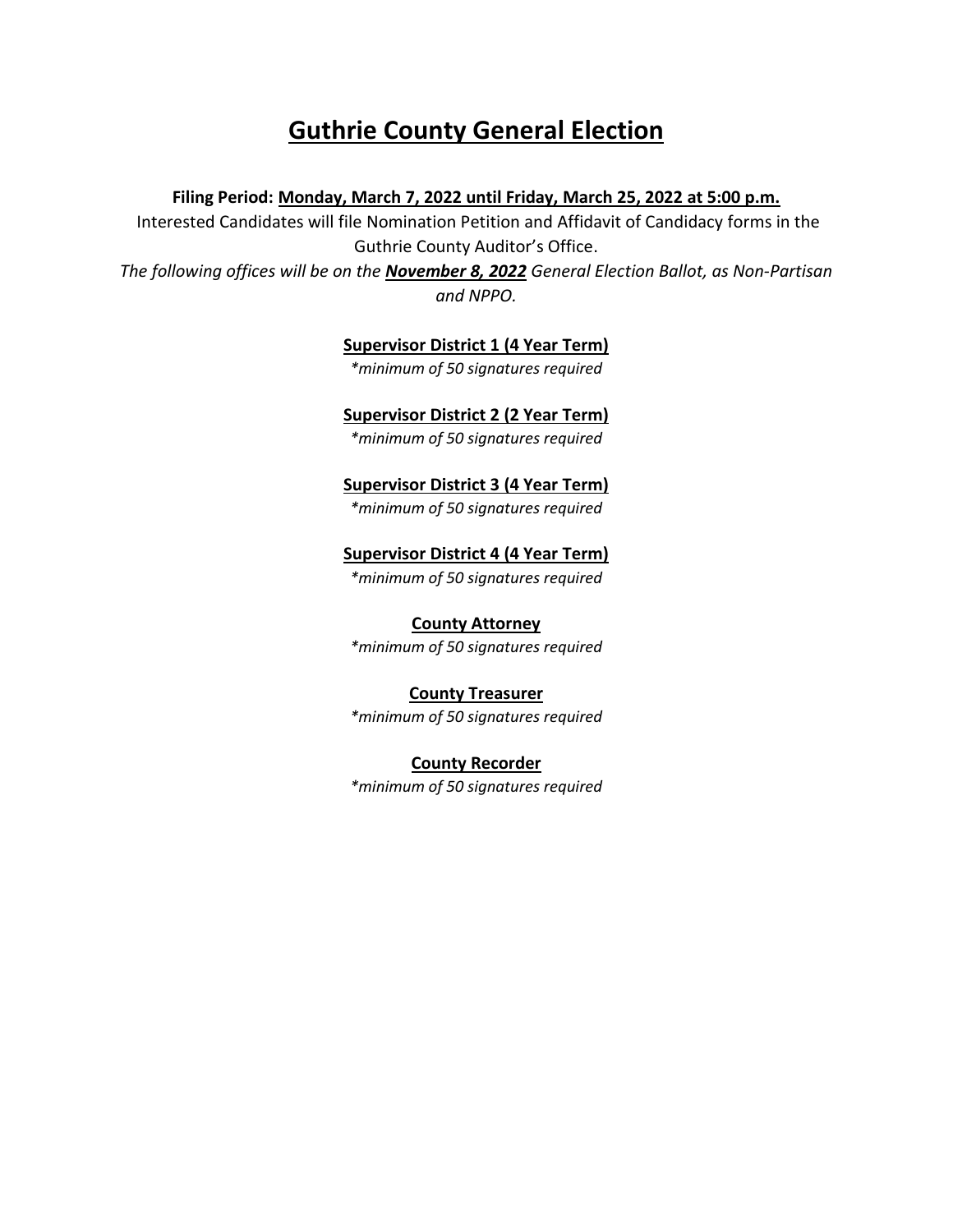### **Supervisor Districts**

**Supervisor District 1 Legal Description** shall be comprised of all of Baker, Bear Grove, Grant, and Thompson Townships and Beaver Township EXCEPT that portion south and east of a line beginning at the intersection of the east Beaver township line and the centerline of 315<sup>th</sup> Street; thence west along the centerline of 315<sup>th</sup> Street to the centerline of Rose Avenue; thence south along the centerline of Rose Avenue to the north City of Menlo corporate limits; thence west and south along the City of Menlo corporate limits to the centerline of North Street/335<sup>th</sup> Street; thence west on 335<sup>th</sup> Street to Ranch Trail/Redwood Avenue; thence south along the centerline of Redwood Avenue to the south Beaver township line. Includes the City of Adair and Casey within Guthrie County and Orange, Highland, and Union Townships and that portion of Seely Township west of a line beginning at the north Seely Township line and the centerline of Horn Avenue; thence south along Horn Avenue to the centerline of 190<sup>th</sup> Road; thence south along the centerline of 190<sup>th</sup> Road to the centerline of Hickory Avenue; thence south along the centerline of Hickory Avenue to the centerline of 200<sup>th</sup> Street; thence east along the centerline of 200<sup>th</sup> Street to the intersection with the west Seely Township line. Includes the City of Bayard and the City of Coon Rapids within Guthrie County. **(Population: 2124)**

**Supervisor District 2 Legal Description** shall be comprised of Dodge, Richland, Victory Townships and the portion of Seely Township east of a line beginning at the north Seely Township line and the centerline of Horn Avenue; thence south along Horn Avenue to the centerline of 190<sup>th</sup> Road; thence south along the centerline of 190<sup>th</sup> Road to the centerline of Hickory Avenue; thence south along the centerline of Hickory Avenue to the centerline of 200<sup>th</sup> Street; thence east along the centerline of 200<sup>th</sup> Street to the intersection with the west Seely Township line. Also that portion of Cass Township north of a line beginning at the intersection of the west township line and the centerline of 180<sup>th</sup> Street; thence east along the centerline of 180<sup>th</sup> Street to the centerline of State Highway 4; thence south along the centerline of State Highway 4 to the centerline of 190<sup>th</sup> Street; thence east on 190<sup>th</sup> Street to the east township line. Also includes the City of Bagley, City of Jamaica and the City of Yale. **(Population: 2121)**

**Supervisor District 3 Legal Description** shall be comprised of that portion of Cass Township south of a line beginning at the intersection of the west township line and the centerline of 180<sup>th</sup> Street; thence east along the centerline of 180<sup>th</sup> Street to the centerline of State Highway 4; thence south along the centerline of State Highway 4 to the centerline of 190<sup>th</sup> Street; thence east on 190<sup>th</sup> Street to the east township line. Also includes the City of Panora. **(Population: 2131)**

**Supervisor District 4 Legal Description** shall be comprised of Jackson and Valley Townships and the City of Guthrie Center. **(Population: 2124)**

**Supervisor District 5 Legal Description** shall be comprised of Penn and Stuart Townships and that portion of Beaver Township south and east of a line beginning at the intersection of the east Beaver township line and the centerline of 315<sup>th</sup> Street; thence west along the centerline of 315<sup>th</sup> Street to the centerline of Rose Avenue; thence south along the centerline of Rose Avenue to the north City of Menlo corporate limits; thence west and south along the City of Menlo corporate limits to the centerline of North Street/335<sup>th</sup> Street; thence west on 335<sup>th</sup> Street to Ranch Trail/Redwood Avenue; thence south along the centerline of Redwood Avenue to the south Beaver township line. Includes the City of Menlo and City of Stuart within Guthrie County. **(Population: 2123)**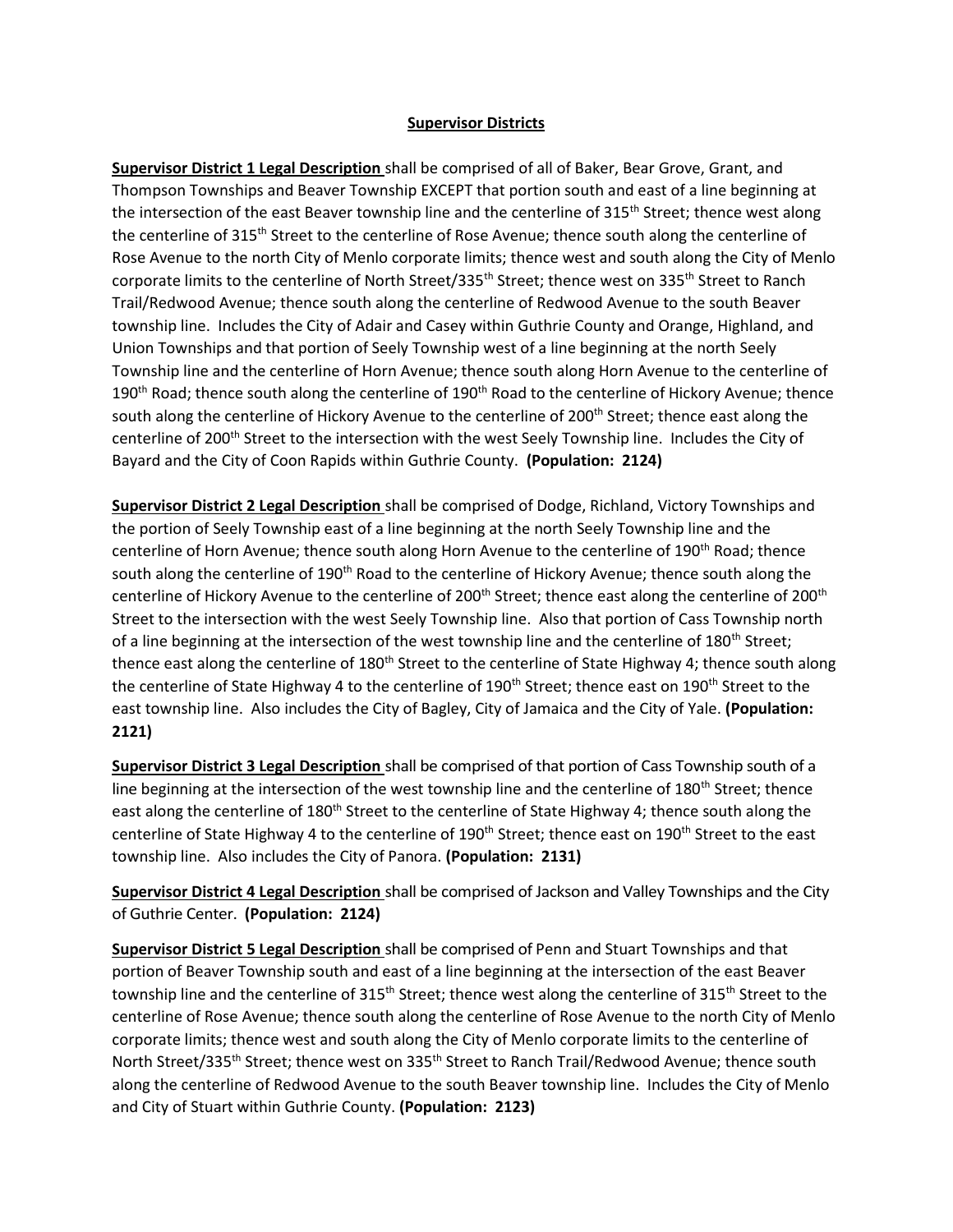#### **Township Clerks and Trustees Must file their Affidavits for the General Election between**

### **March 7, 2022 and March 25, 2022 at 5:00 p.m.**

*The following clerks and trustee's terms end December 31, 2022*

#### **Baker Township**

J.D. Kuster – Clerk Nick Chance – Trustee Ronald Mortensen – Trustee

#### **Bear Grove Township**

Leora Laughery – Clerk Jentry Hise – Trustee Lance Hansen – Trustee

#### **Beaver Township**

Dan Christensen - Trustee

### **Grant Township**

Gary Mueller - Clerk Darin Peterson - Trustee

#### **Jackson Township**

Cindy Lyons – Clerk Rick Long – Trustee

#### **Richland Township**

Bob Kempf – Clerk Alex Krueger – Trustee Nels Leo – Trustee

#### **Seely Township**

Cathy Sheeder – Clerk Caroline Kness – Trustee Jo Arrasmith – Trustee

#### **Union Township**

Sheyrl Clark – Clerk Rich Thompson – Trustee Bret Hodges – Trustee

#### **Valley Township**

Arlene Harwood – Clerk Cody Sheeder – Trustee